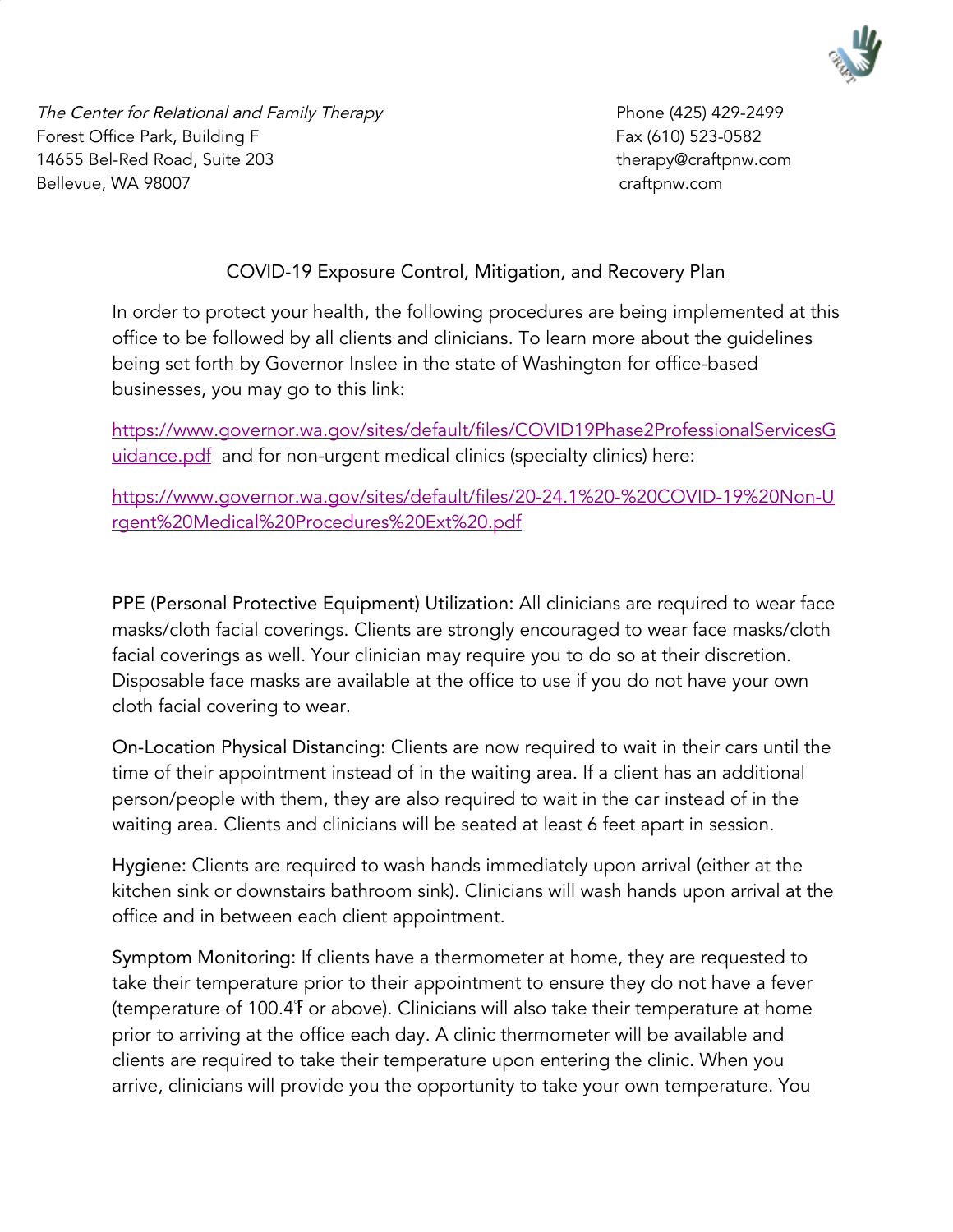

The Center for Relational and Family Therapy entitled and the Center 1425) 429-2499 Forest Office Park, Building F **Fax (610)** 523-0582 14655 Bel-Red Road, Suite 203 therapy@craftpnw.com Bellevue, WA 98007 craftpnw.com

can put on gloves, take your temperature using the clinic infrared thermometer and show clinicians the reading. You may also bring your own thermometer to take a reading in front of your clinician.

If clinicians experience any signs of illness (e.g., sore throat, fever, shortness of breath, loss of smell, etc.), or if they have had contact within 7 days of your appointment with someone who tested positive for COVID-19, please stay home and cancel your appointment. Clinicians will also cancel appointments if they experience signs of illness or learn that they were exposed to a case of COVID-19.

Incident Reporting: If you are experiencing COVID-19 symptoms, it is recommended that you get tested. Please call the Department of Health Assistance Hotline at 1-800-525-0127. If you as a client receive a positive test result for COVID-19, please notify your clinician so appropriate measures can be taken. If your clinician receives a positive test result for COVID-19, they will inform other clinicians and any of their clients who they had recent contact with within 24 hours of receiving the positive test result. Recent contact is defined as anyone who they saw in-person within 7 days before their symptoms developed.

Sanitation/Location Disinfection Procedures: After each client appointment, clinicians will disinfect fabric surfaces where the client was sitting and sanitize the front door handle to the building. At the end of each day, clinicians will sanitize all commonly touched surfaces (i.e., doorknobs, light switches, etc.). Clinicians will also sanitize throughout the day as needed. Signs are posted in the office encouraging decreased touching of doorknobs and other surfaces. Commonly touched items (such as magazines, cups, etc.) have been removed.

COVID-19 Safety Training: Clinicians have read information posted on the CDC (Centers for Disease Control and Prevention) website ([www.cdc.gov\)](http://www.cdc.gov/) and agree to continue educating themselves about best practices and relevant information related to slowing the spread of COVID-19.

Exposure Response Procedures: Immediately upon learning of a positive COVID-19 test (either of a clinician or client testing positive), the office will be shut down for 48 hours. After 24 hours, a deep clean will be conducted of the space, in accordance with CDC recommendations. The office can re-open after this. Clients and/or clinicians who were in the office within 7 days of the infected person learning of their positive test